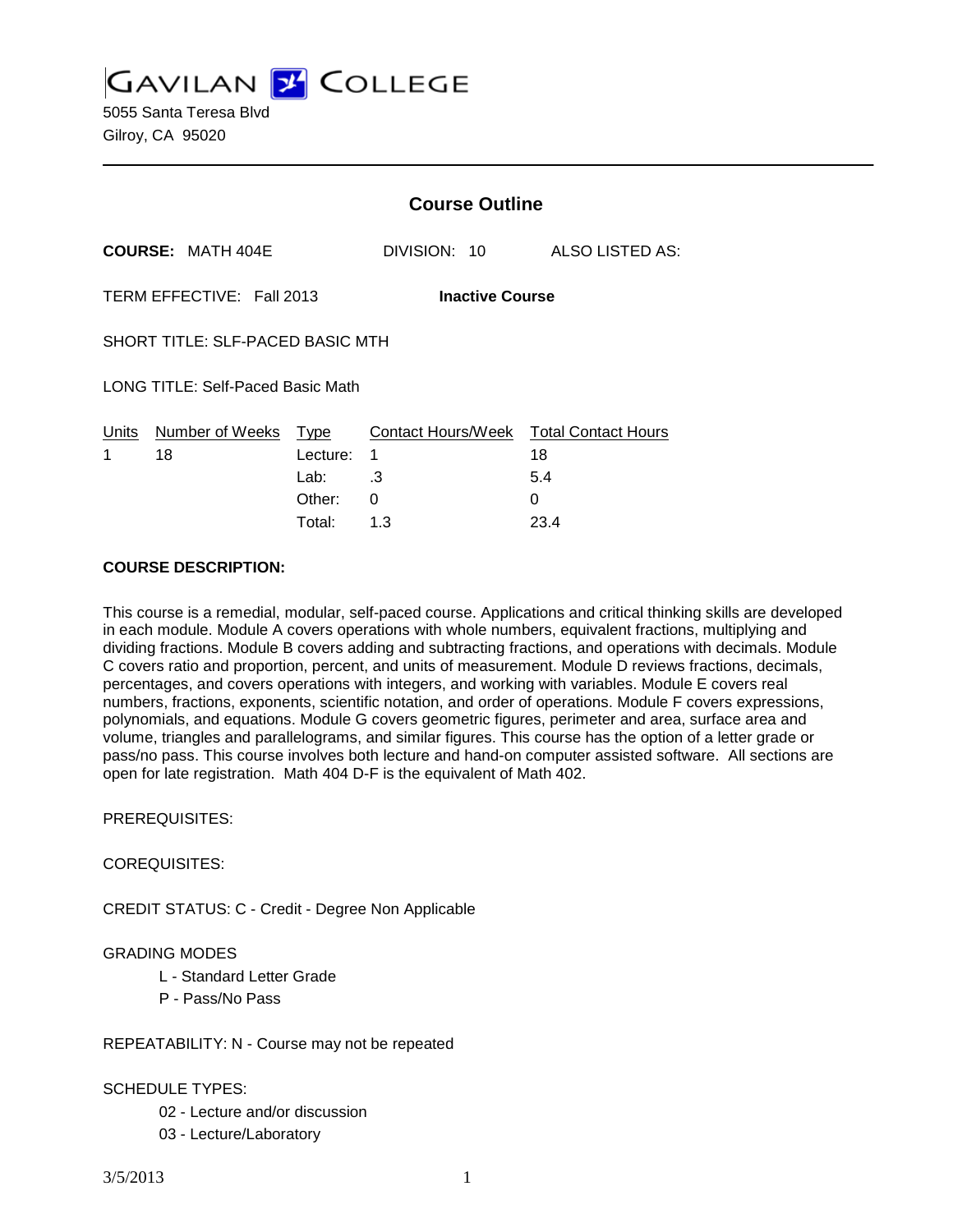## **STUDENT LEARNING OUTCOMES:**

1. Demonstrate the knowledge of definition of the set, subset and their applications. ILO: 2,3,6,7, Measure: Homework, Computer Quiz, and Exam. 2. Be able to establish the value of the Greatest Common Factor and Least Common Multiple. ILO: 1,2,7 Measure: Homework, Computer Quiz, and Exam. 3. Use and discuss the operations on real numbers and properties of real numbers. ILO: 2,1,7 Measure: Homework, Computer Quiz, and Exam. 4. Compare and contrast operations on fractions. Be able to apply these operations to real life word problems. ILO: 2,1,7 Measure: Homework, Computer Quiz, and Exam.

## **CONTENT, STUDENT PERFORMANCE OBJECTIVES, OUT-OF-CLASS ASSIGNMENTS**

Inactive Course: 02/25/2013 10 Hours Real Numbers: sets, subsets of real numbers, graphing on a number line. Ordering absolute value, grouping symbols, exponents. Homework problems from text and instructor, individual discussions with instructor. 10 Hours Prime factors, greatest common factor, least common multiple. Reducing fractions, multiplication, division, addition, and subtraction of fractions. Homework problems from text and instructor, individual discussions with instructor. 10 Hours Operations on Real Numbers, Order of Operations, Properties of Real Numbers. Homework problems from text and instructor, individual discussions with instructor. 2 Hours Paper Exam (cumulative) Comprehensive over the entire course with evaluation of each of the areas previously encountered. See Content.

### **METHODS OF INSTRUCTION:**

Self-Paced Mediated Learning: Computer Assisted Instruction with individual student-instructor interaction, group work, discussions as appropriate.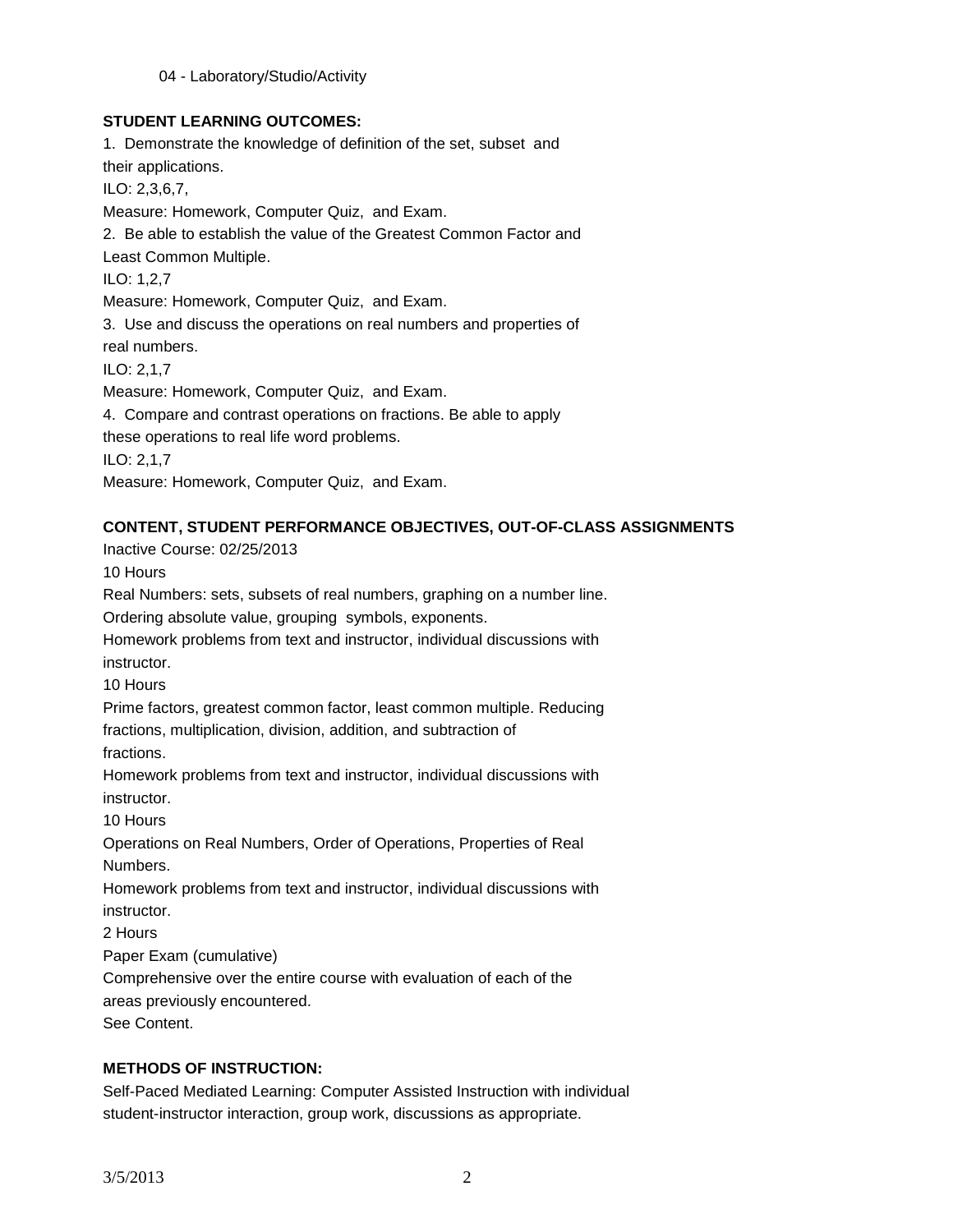### **METHODS OF EVALUATION:**

| The types of writing assignments required:<br>None      |  |  |  |  |
|---------------------------------------------------------|--|--|--|--|
| The problem-solving assignments required:               |  |  |  |  |
| Homework problems                                       |  |  |  |  |
| Quizzes                                                 |  |  |  |  |
| Exams                                                   |  |  |  |  |
| The types of skill demonstrations required:             |  |  |  |  |
| None                                                    |  |  |  |  |
| The types of objective examinations used in the course: |  |  |  |  |
| Matching items                                          |  |  |  |  |
| Completion                                              |  |  |  |  |
| Other category:                                         |  |  |  |  |
| None                                                    |  |  |  |  |
| The basis for assigning students grades in the course:  |  |  |  |  |
| Writing assignments:<br>$0\% - 0\%$                     |  |  |  |  |
| Problem-solving demonstrations: 70% - 90%               |  |  |  |  |
| $0\% - 0\%$<br>Skill demonstrations:                    |  |  |  |  |
| Objective examinations:<br>$10\% - 30\%$                |  |  |  |  |
| Other methods of evaluation:<br>$0\% - 0\%$             |  |  |  |  |

# **REPRESENTATIVE TEXTBOOKS:**

"Interactive Mathematics - Prealgebra", Plato Learning - Academic Systems, 2004, or other appropriate college level text. Reading level of text: 10th grade

### **ARTICULATION and CERTIFICATE INFORMATION**

Associate Degree: CSU GE: IGETC: CSU TRANSFER: Not Transferable UC TRANSFER: Not Transferable

### **SUPPLEMENTAL DATA:**

Basic Skills: B Classification: B Noncredit Category: Y Cooperative Education: Program Status: 2 Stand-alone Special Class Status: N CAN: CAN Sequence: CSU Crosswalk Course Department: CSU Crosswalk Course Number: Prior to College Level: C